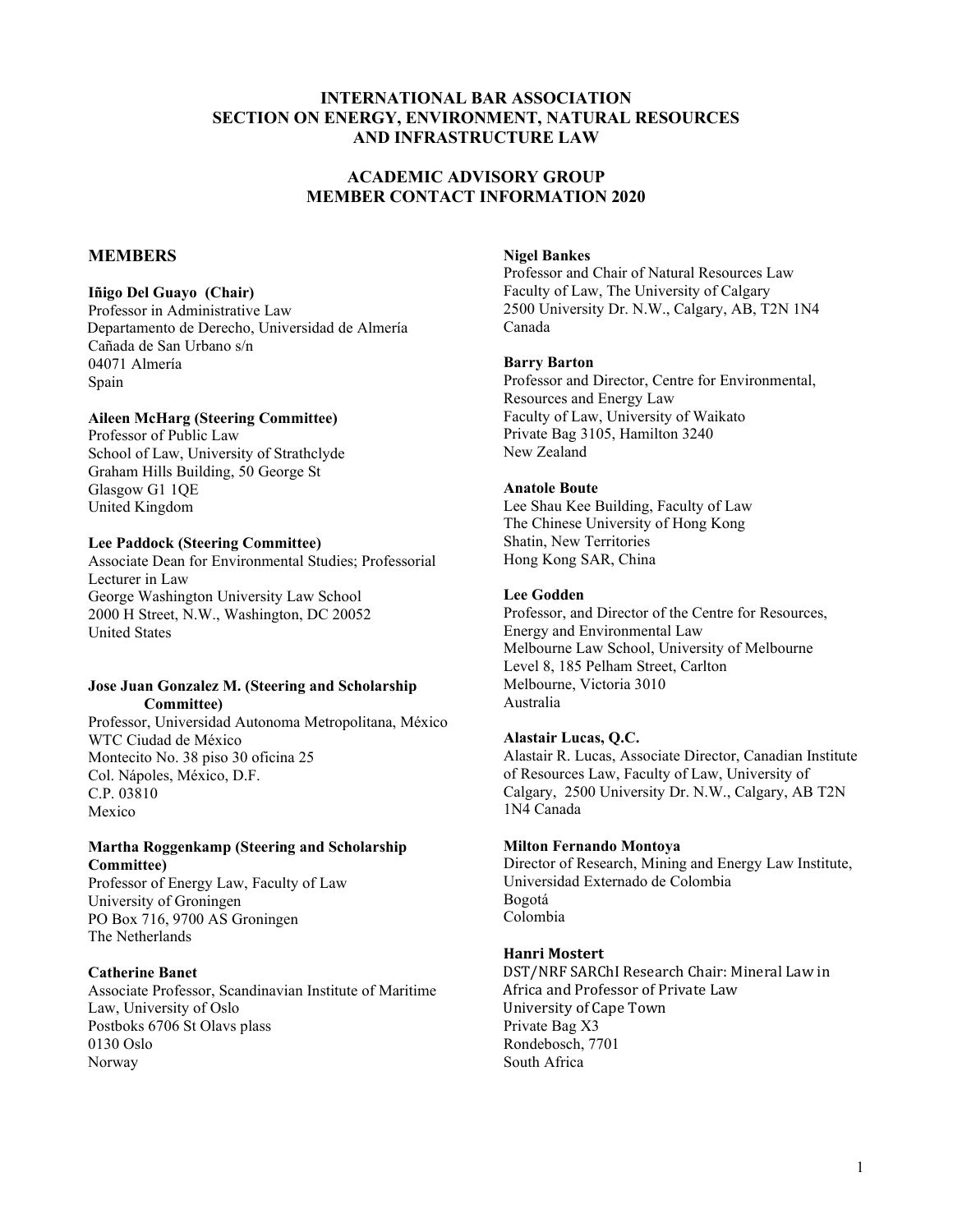# **Damilola S. Olawuyi**

Associate Professor of Energy and Environmental Law College of Law, Hamad Bin Khalifa University P.O. Box: 34110, Doha Qatar

# **Yinka Omorogbe**

Nabo Graham Douglas Distinguished Professor of Law Nigerian Institute of Advanced Legal Studies Abuja Nigeria

### **Catherine Redgwell**

Chichele Professor of Public International Law All Souls College University of Oxford United Kingdom

# **Don Smith**

Lecturer and Director, Environmental and Natural Resources Law and Policy Graduate Program University of Denver Sturm College of Law 2255 East Evans Avenue Denver, Colorado 80208 United States